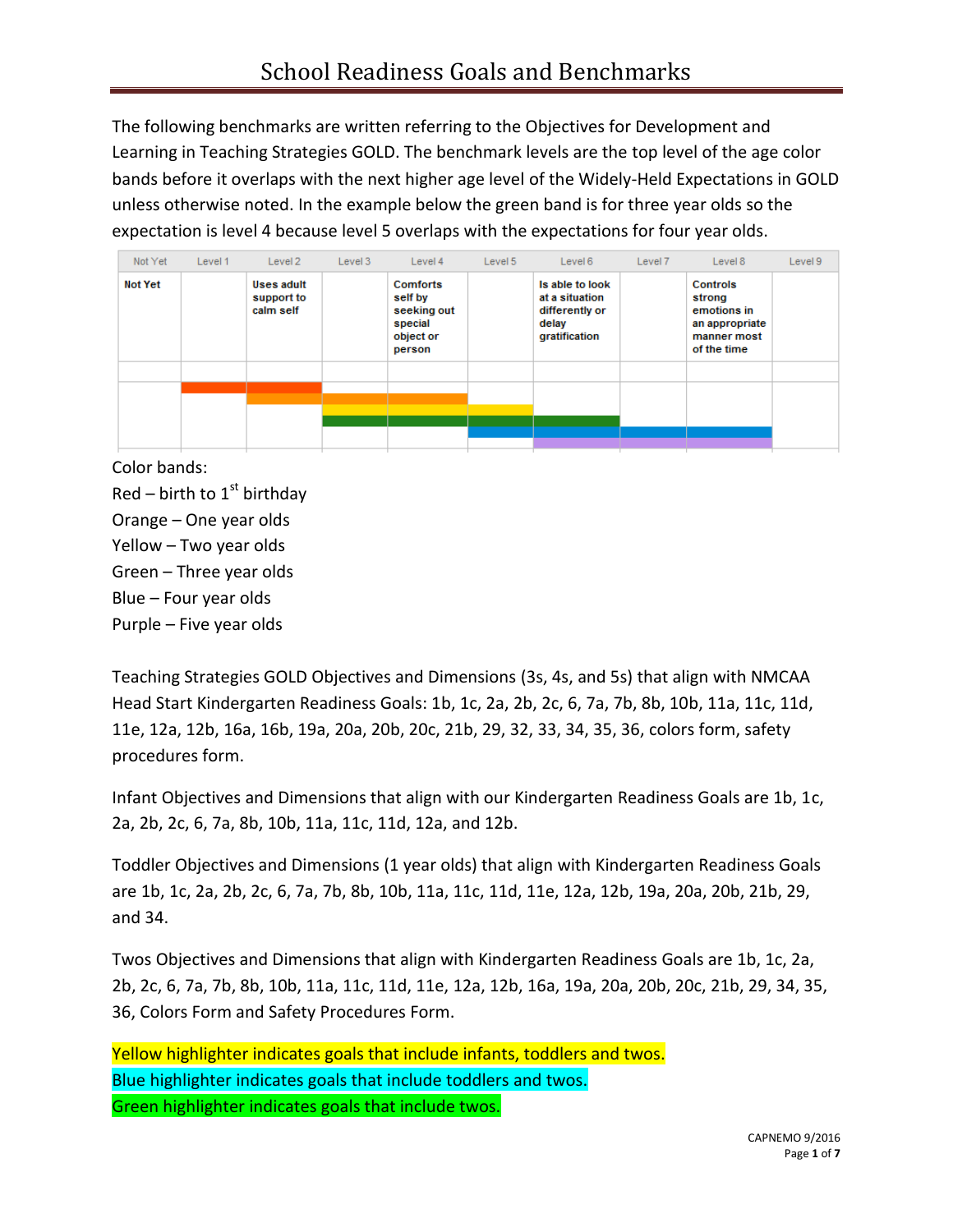# **1) Social/Emotional Development**

- **a) Children develop skills to promote positive interactions and meaningful relationships with peers and adults**
	- **i) Benchmark 1 (objective 2a) – Forms relationships with adults**
		- i) F: 50% of children will form a relationship with a primary caregiver
		- ii) W: An additional 15% of children will form a relationship with a primary caregiver
		- iii) S: An additional 15% of children will form a relationship with a primary caregiver

## **ii) Benchmark 2 (objective 2b) – Responds to emotional cues**

- i) F: 30% of children will respond to emotional cues
- ii) W: An additional 15% of children will respond to emotional cues
- iii) S: An additional 15% of children will respond to emotional cues

## **iii) Benchmark 3 (objective 2c) – Interacts with peers**

- a) F: 40% of children will interact with peers and make friends
- b) W: An additional 20% of children will interact with peers and make friends
- c) S: An additional 15% of children will interact with peers and make friends

## **b) Children learn to regulate own behavior and manage feelings**

## **i) Benchmark 1 (objective 1b) – Follows limits and expectations**

- a) F: 30% of children will follow limits and expectations
- b) W: 25% of children will follow limits and expectations
- c) S: 25% of children will follow limits and expectations

# **2) Physical Development and Health**

## **a) Children learn about safety and health practices**

- i) Benchmark 1 (objective 1c) Takes care of own needs appropriately
	- (a) F: 30% of children will take care of own needs appropriately
	- (b) W: An additional 30% of children will take care of own needs appropriately
	- (c) S: An additional 20% of children will take care of own needs appropriately

## **ii) Benchmark 2 – Follows safety procedures as taught**

2 year old – allows self to be taken through emergency evacuation procedures

3 years old – Follows emergency evacuation procedures

4 years old – States emergency evacuation procedures and can verbalize why the procedures should be followed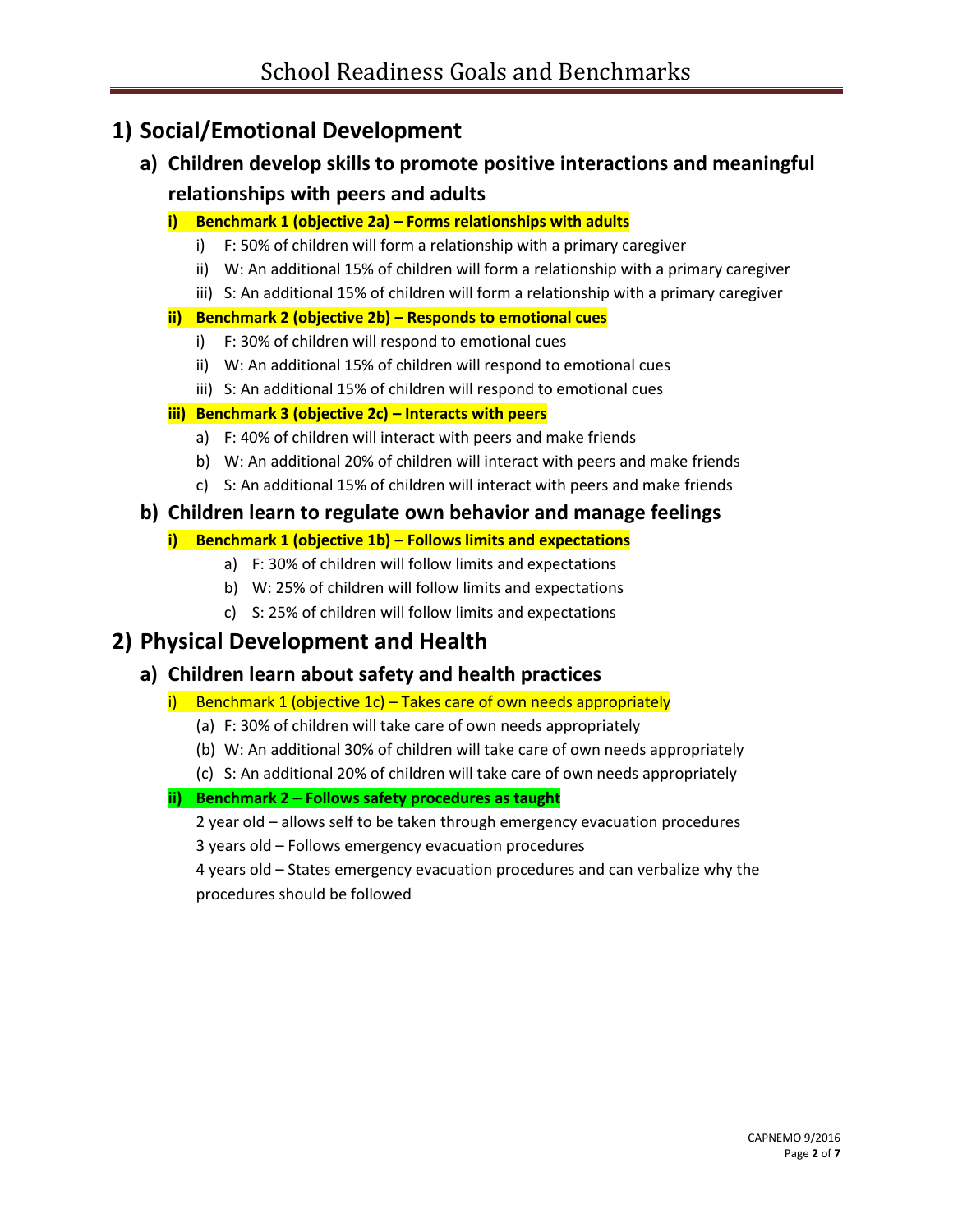- a) F: 25% of children will follow safety procedures as taught
- b) W: An additional 40% of children will follow safety procedures as taught
- c) S: An additional 15% of children will follow safety procedures as taught

## **b) Child develop gross motor skills**

- **i) Benchmark 1 (objective 6) – Demonstrate gross-motor and manipulative skills**
	- a) F: 50% of children will demonstrate gross motor and manipulative skills
	- b) W: An additional 20% of children will demonstrate gross motor and manipulative skills
	- c) S: An additional 20% of children will demonstrate gross motor and manipulative skills

## **c) Children develop fine motor skills**

#### **i) Benchmark 1 (objective 7a, 7b) – Demonstrates fine-motor strength and coordination**

- a) F: 25% of children will demonstrate fine motor and coordination skills
- b) W: An additional 15% of children will demonstrate fine motor and coordination skills
- c) S: An additional 15% of children will demonstrate fine motor and coordination skills

# **3) Approaches to Learning**

## **a) Children express their natural curiosity and motivation to learn**

## **i) Benchmark 1 (objective 11a) – Attends and engages**

- a) F: 50% of children will attend and engage in activities
- b) W: An additional 15% of children will attend and engage in activities
- c) S: An additional 10% of children will attend and engage in activities

#### **ii) Benchmark 2 (objective 11d) – Shows curiosity and motivation**

- a) F: 50% of children will show curiosity and motivation during center and group activities
- b) W: An additional 10% of children will show curiosity and motivation during center and group activities
- c) S: An additional 5% of children will show curiosity and motivation during center and group activities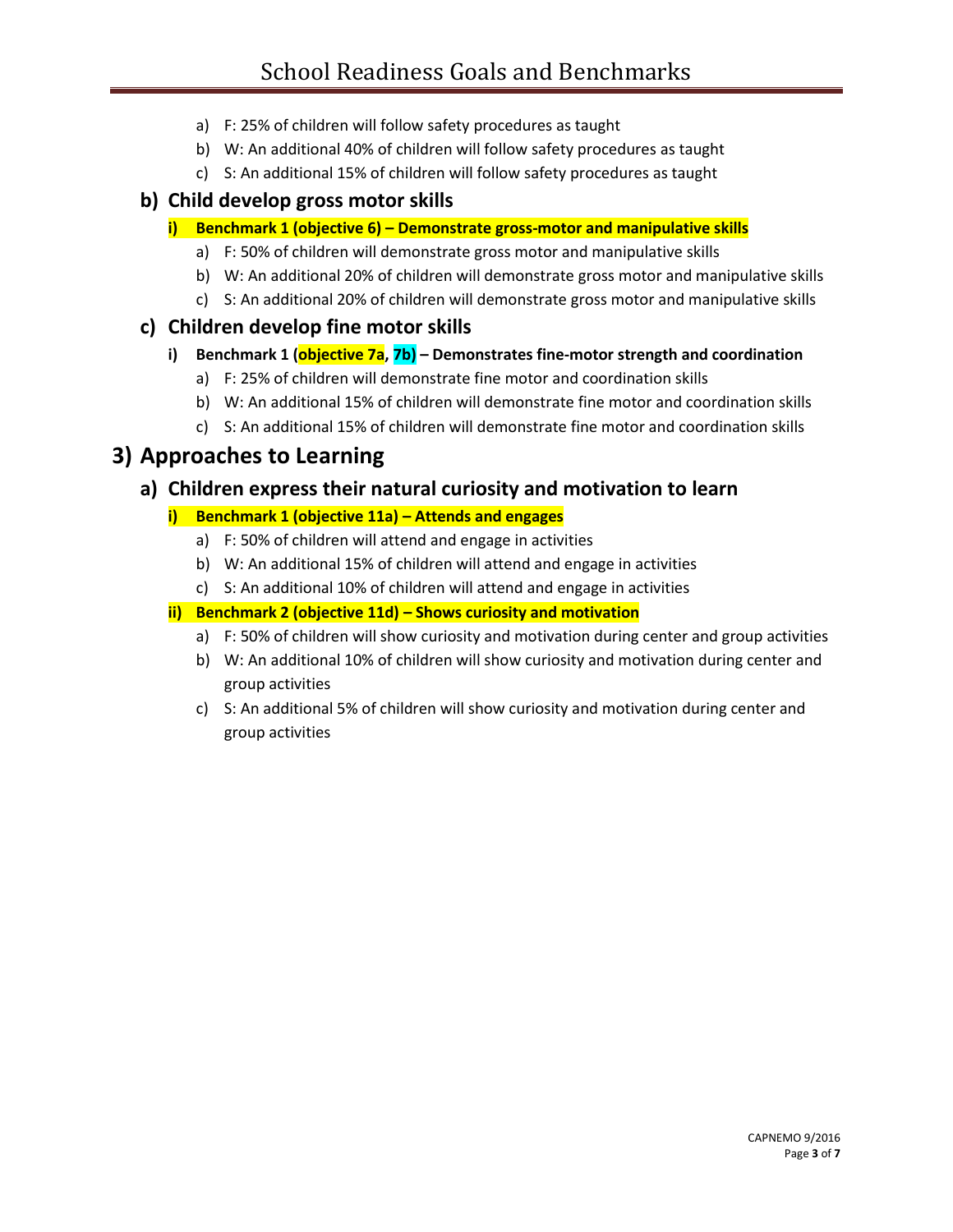#### **iii) Benchmark 3 (objective 11e) – Shows flexibility and inventiveness in thinking**

- a) F: 25% of children will show flexibility in inventiveness in thinking
- b) W: An additional 20% of children will show flexibility in inventiveness in thinking
- c) S: An additional 15% of children will show flexibility in inventiveness in thinking

## **b) Children display knowledge of the steps of daily routines and transitions**

## **i) Benchmark 1 (objective 12a) – Recognizes and recalls**

- a) F: 25% of children will recognize and recall daily routines
- b) W: An additional 20% of children will recognize and recall daily routines
- c) S: An additional 15% of children will recognize and recall daily routines

## **ii) Benchmark 2 (objective 12b) – Makes connections**

- a) F: 15% of children will make connections during daily routines and transitions
- b) W: An additional 35% of children will make connections during daily routines and transitions
- c) S: An additional 20% of children will make connections during daily routines and transitions

## **c) Children develop self-help and independence**

## **i) Benchmark 1 (objective 1c) – Takes care of own needs appropriately**

- a) F: 20% of children will take care of own needs appropriately
- b) W: An additional 35% of children will take care of own needs appropriately
- c) S: An additional 10% of children will take care of own needs appropriately

# **d) Children exhibit creativity and represent feelings and ideas through a**

## **variety of means**

**i) Benchmark 1 (objective 33) – Explores the visual arts**

3 year olds – Uses different art media to explore movement, sensory response and cause/effect

4 year olds – Uses a variety of two- and three – dimensional media to create more detailed original works of art. Expresses ideas about own artwork and artwork of others, relating artwork to what is happening in the environment, life, classroom, etc.

- a) F: 50% of children will explore the visual arts
- b) W: An additional 15% of children will explore the visual arts
- c) S: An additional 10% of children will explore the visual arts

## **ii) Benchmark 2 (objective 34) – Explores musical concepts and expression**

Birth through 1 year olds – Responses to music (Examples: is calmed by soft music, excited by faster rhythms

2 year olds – Participates in music activities including listening and singing. Recognizes favorite songs

3 year olds – Joins in with singing and playing musical instruments. Taps out simple repeated rhythms. Sings a few familiar songs independently.

4 year olds – Participate in a variety of musical and rhythmic experiences, including singing, listening and finger-plays. Notices differences in pitch, tempo, dynamics, and timbre.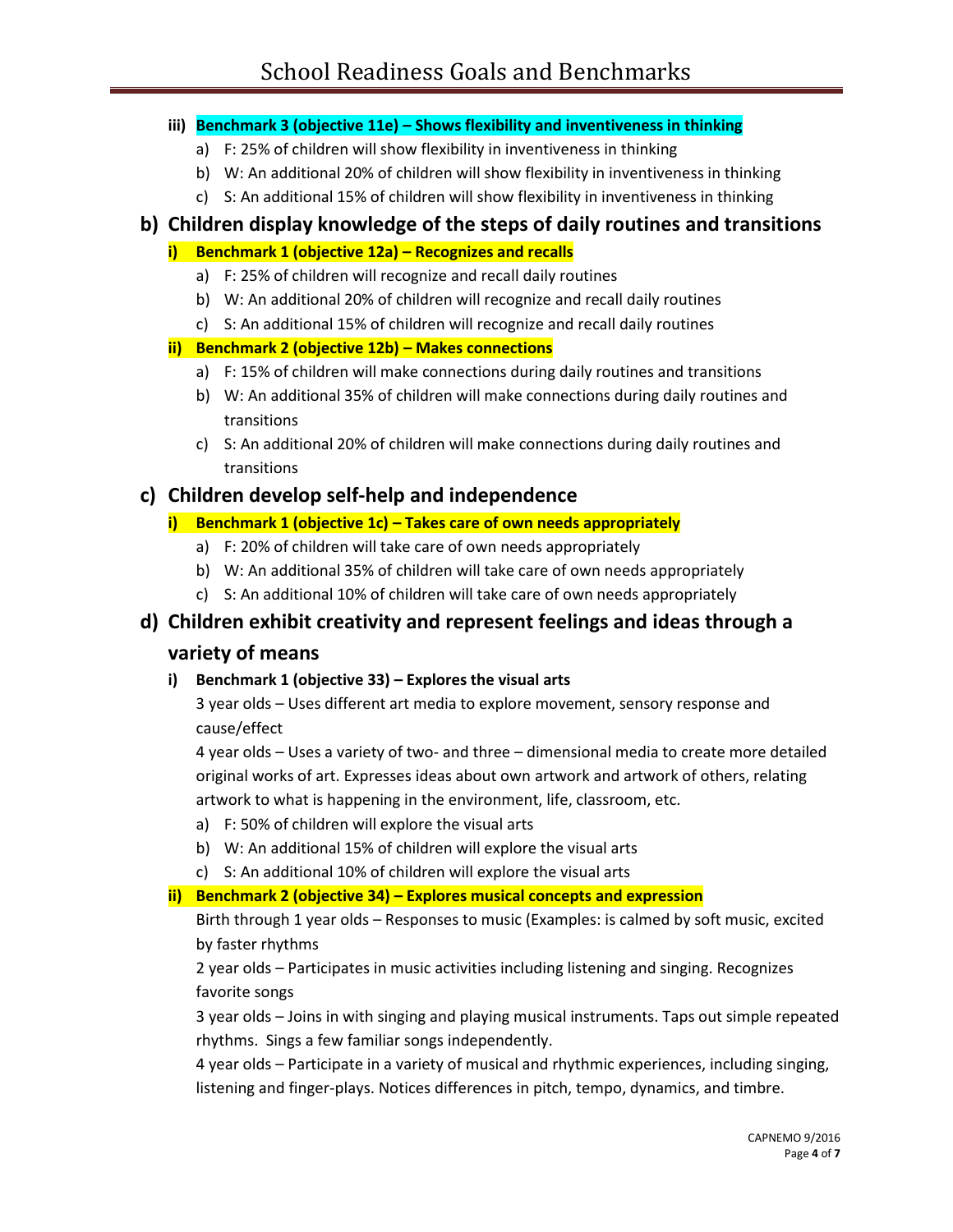- a) F: 50% of children will explores musical concepts and expression
- b) W: An additional 15% of children will explores musical concepts and expression
- c) S: An additional 10% of children will explores musical concepts and expression

#### **iii) Benchmark 3 (objective 35) – Explores dance and movement concepts**

2 year olds – Begins to move to the beat of music (swaying, bouncing). Explores cause and effect with musical instruments (no particular beat).

3 year olds – Begin to show rhythm in dance and movement using balance and more complex movements.

4 year olds – Expresses through movements and dancing what is felt and heard in various musical tempos and styles. Shows growth in moving in time to different beats

- a) F: 50% of children will explores dance and movement concepts
- b) W: An additional 15% of children will explores dance and movement concepts
- c) S: An additional 10% of children will explores dance and movement concepts

#### **iv) Benchmark 4 (objective 36) – Explores drama through actions and language**

2 year olds – Mimic facial expressions of story teller. (Examples: Imitates teacher's facial expression of sadness when reading Percy's lament of "I want my mommy" in Owl Babies.) Imitates simple role play activities from life and stories (Examples: will pretend to feed dolly, puts dolly down for nap, etc.)

3 year olds – Role plays self-determined roles in dramatic play center. Begins to take an assigned role in play or retelling stories.

4 year olds – Shows creativity and imagination to use materials and assume different roles in dramatic play situations. Interact with peers in dramatic play activities that become more extended and complex. Participates in a variety of dramatic play activities that become more extended and complex. Engages in elaborate and sustained role play.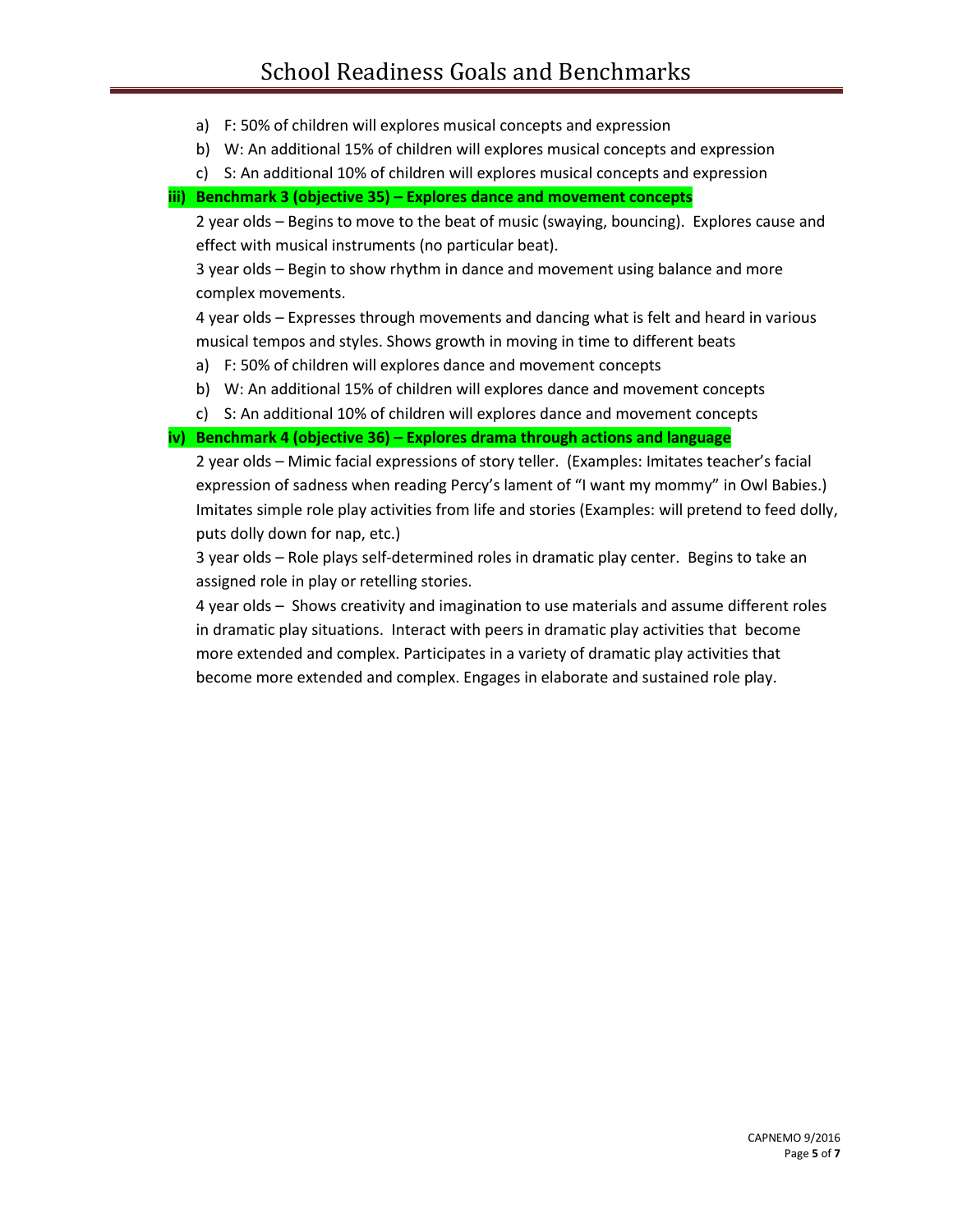- a) F: 50% of children will explore drama through actions and language
- b) W: An additional 15% of children will explore drama through actions and language
- c) S: An additional 10% of children will explore drama through actions and language

# **4) Cognition and General Knowledge**

## **a) Children will learn and begin to use math concepts**

## **i) Benchmark 1 (objective 20a) - Counts**

- a) F: 15% of children will rote count to ten
- b) W: An additional 15% of children will rote count to ten
- c) S: An additional 20% of children will rote count to ten

## ii) **Benchmark 2 (objective 20b) - Quantifies**

- a) F: 10% of children will quantify one to five items or fingers automatically
- b) W: An additional 10% of children will quantify one to five items or finger automatically
- c) S: An additional 15% of children will quantify one to five items or finger automatically

#### **iii) Benchmark 3 (objective 20c) – Connects numerals with their quantities**

- a) F: 10% of children will connect numerals with their quantities up to 10
- b) W: An additional 15% of children will connect numerals with their quantities
- c) S: An additional 10% of children will connect numerals with their quantities

## **iv) Benchmark 4 (objective 21b) – Understands shapes**

- a) F: 25% of children will recognize and name basic shapes (circle, square, triangle, and rectangle)
- b) W: An additional 15% of children will recognize and name basic shapes
- c) S: An additional 15% of children will recognize and name basic shapes

## **b) Children will learn and begin to use science concepts**

- **i)** Benchmark 1 Children will recognize and name colors. 4yo will name 8 basic colors (red, **orange, yellow, green, blue, purple, brown and black). 3yo will point to identify the 6 primary and secondary colors (red, orange, yellow, green, blue, purple). 2yo will point to 3 colors**
	- a) F: 25% of children will recognize and name colors
	- b) W: An additional 25% of children will recognize and name colors
	- c) S: An additional 15% of children will recognize and name colors

## **c) Children will demonstrate an understanding of their environment**

## **i) Benchmark 1 (objective 29) – Demonstrates knowledge about themselves.**

2 year old – first name, age (show with fingers) gender

3 year old – know first and last name, age, gender, self-portrait (head, eyes, mouth, arms) 4 year old – know full name, age, address (town), parents' name, birthdate, self-portrait (including detail: head, eyes, mouth, arms, ears, legs, neck, hands, feet, hair), expresses likes/dislikes appropriately, acknowledges accomplishments